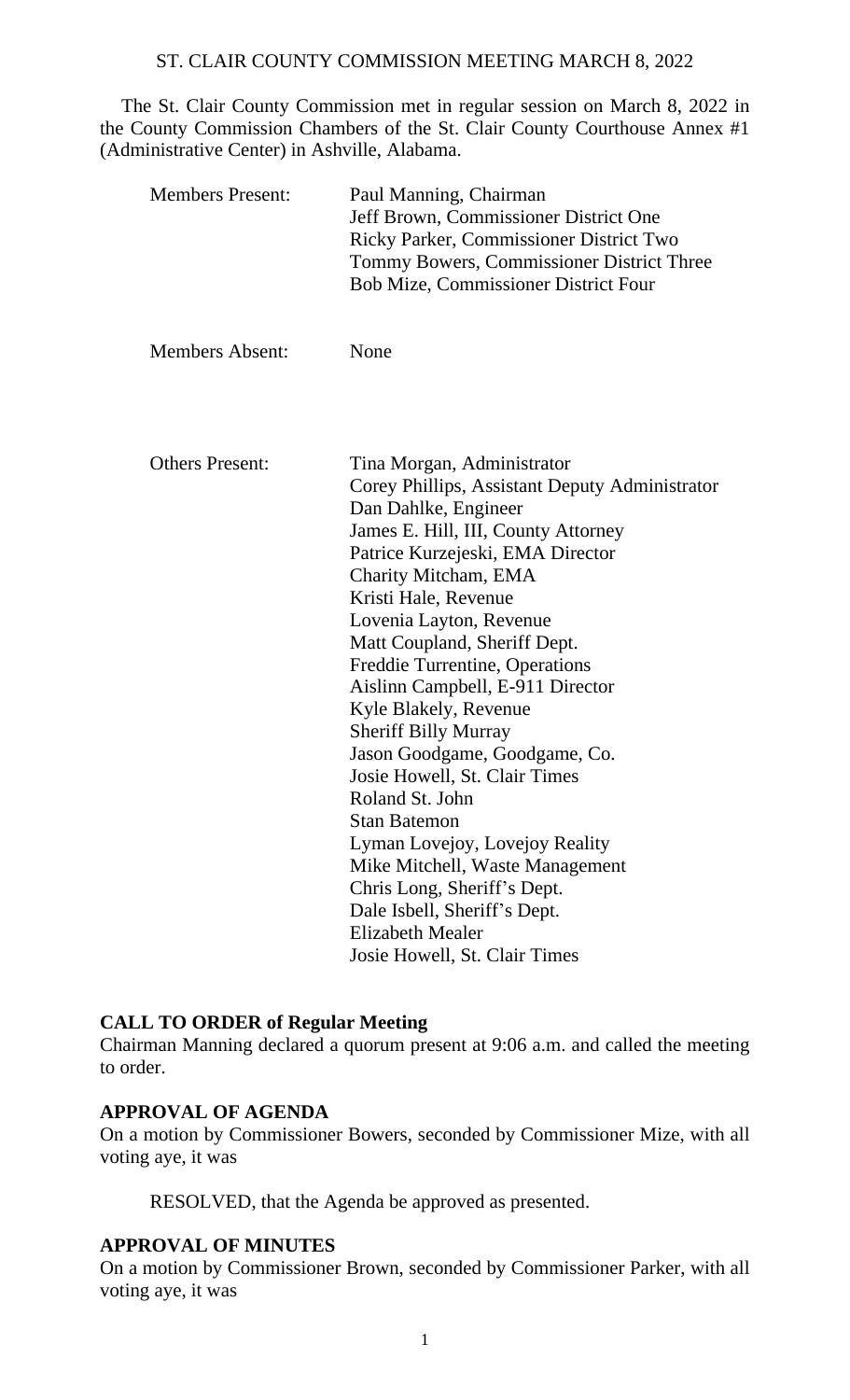RESOLVED, that the minutes of the regular meeting on February 22, 2022 be approved.

### **ENGINEER'S REPORT**

The first item of the Engineer's report was an informational item updating the road crews.

The next item was to discuss approval to do road work off Wood Creek Lane due to a medical hardship. On a motion by Commissioner Parker, seconded by Commissioner Bowers, with all voting aye, it was

RESOLVED, that to do road work off Wood Creek Lane due to a medical hardship is approved.

The next item was to discuss approval of the recommendation of Dan Dahlke, Engineer, to award the following bids: Bid #26 for annual paving of hot mix to Wiregrass Construction, lowest responsible bidder; bid #28 Micro-surface paving to Whitaker Construction, lowest responsible bidder; PWP #30 Surface Treatment paving to Charles E. Watts, lowest responsible bidder. On a motion by Commissioner Brown, seconded by Commissioner Parker, with all voting aye, it was

RESOLVED, that is approved. (Letter to be made a part of these minutes as Attachment #1)

## **ADMINISTRATOR'S REPORT**

The first item of the administrator's report was to discuss approving travel requests as presented in the work session. On a motion by Commissioner Parker, seconded by Commissioner Brown, with all voting aye, it was

RESOLVED, that the travel requests as presented in the work session are approved. (List to be made a part of these minutes as Attachment #2)

# **COUNTY ATTORNEY'S REPORT**

The first item of the County Attorney's report was to discuss approval of Chairman Manning's execution of applications to procure vending machines. On a motion by Commissioner Parker, seconded by Commissioner Bowers, with all voting aye, it was

RESOLVED, that Chairman Manning's execution of applications to procure vending machines are approved.

#### **OLD BUSINESS**

None

#### **NEW BUSINESS**

The first item of New Business was to consider reclassifying & revising the vacant Maintenance/Safety Coordinator position to a Contract Jail Maintenance position. On a motion by Commissioner Mize, seconded by Commissioner Bowers, with all voting aye, it was

RESOLVED, that reclassifying & revising the vacant Maintenance/Safety Coordinator position to a Contract Jail Maintenance position is approved. (Job description to be made a part of these minutes as Attachment #3)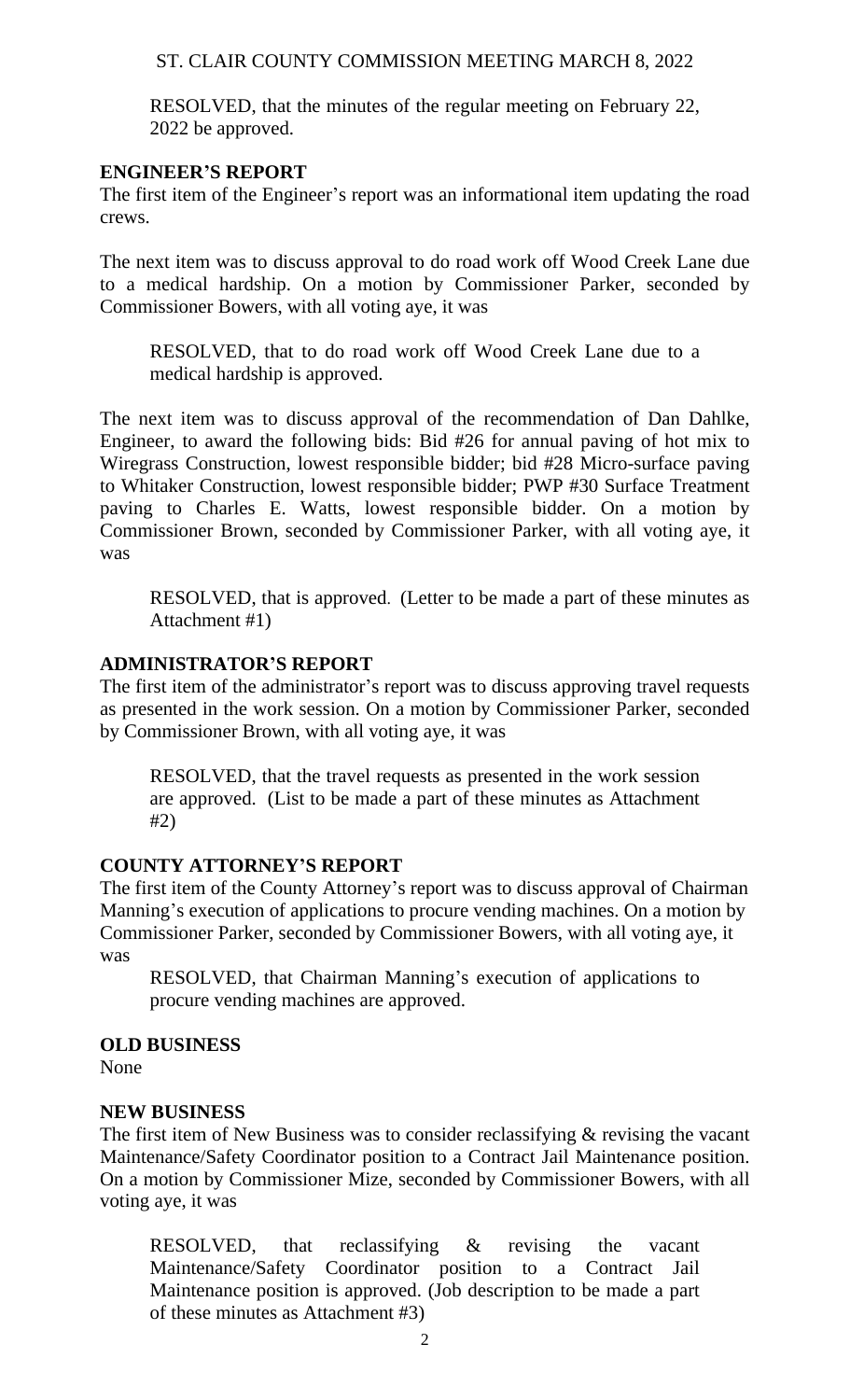The next item was to discuss approval to let bid concessions for the Arena. On a motion by Commissioner Brown, seconded by Commissioner Parker, with all voting aye, it was

RESOLVED, that letting bid concessions for the Arena is approved.

The next item was to discuss approval of a payment processing portal/system to enable citizens to make credit card payments within the Jarvis system for the Arena rentals, etc. On a motion by Commissioner Bowers, seconded by Commissioner Mize, with all voting aye, it was

RESOLVED, that a payment processing portal/system to enable citizens to make credit card payments within the Jarvis system for the Arena rentals, etc., is approved. (Agreement to be made a part of these minutes as Attachment #4)

The next item was to discuss approval of the recommendation of Lynn Crow, Maintenance Supervisor, to award Bid #2022-38 for the bucket truck to ALTEC NUECO in the amount of \$109,900.00. On a motion by Commissioner Parker, seconded by Commissioner Brown, with all voting aye, it was

RESOLVED, that the recommendation of Lynn Crow, Maintenance Supervisor, to award Bid #2022-38 for the bucket truck to ALTEC NUECO in the amount of \$109,900.00 is approved.

The next item was to discuss approval of PWP with Hewitt Concrete for renovations to the Sheriff's Investigators building parking lot in the amount of \$37,000.00. On a motion by Commissioner Mize, seconded by Commissioner Bowers, with all voting aye, it was

RESOLVED, that PWP with Hewitt Concrete for renovations to the Sheriff's Investigators building parking lot in the amount of \$37,000.00 is approved. (Contract to be made a part of these minutes as Attachment #5)

The next item was to discuss approval to declare a 2010 Ford Econoline-350 Vin #0998 (Veteran's Van) as surplus to be sold on Govdeals.com. On a motion by Commissioner Brown, seconded by Commissioner Bowers, with all voting aye, it was

RESOLVED, that declaring a 2010 Ford Econoline-350 Vin #0998 (Veteran's Van) as surplus to be sold on Govdeals.com is approved. (List to be made a part of these minutes as Attachment #6)

The next item was to discuss approval of a quote from Ryan Smith for renovating & furnishing the two, front offices in the Commission office in the amount of \$12,800.00, this will require a budget amendment in the amount of \$8,600.00. On a motion by Commissioner Mize, seconded by Commissioner Bowers, with all voting aye, it was

RESOLVED, that a quote from Ryan Smith for renovating & furnishing the two, front offices in the Commission office in the amount of \$12,800.00, this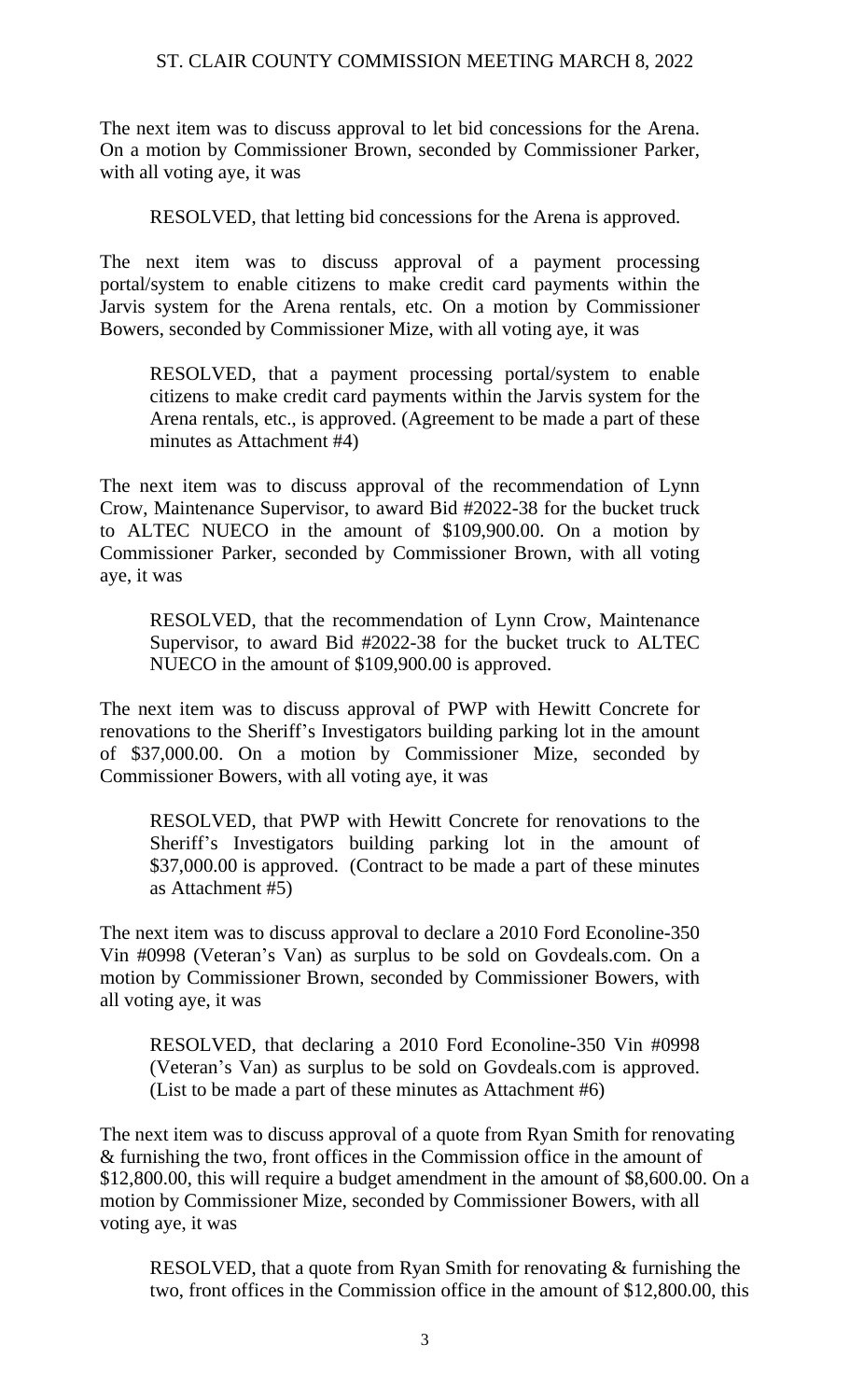will require a budget amendment in the amount of \$8,600.00 is approved. (Quote to be made a part of these minutes as Attachment #7)

The next item was to discuss approval of annual fire alarm monitoring services with Basesix for the Ashville jail in the estimated amount of \$624.00, pending County Attorney's review. On a motion by Commissioner Parker, seconded by Commissioner Brown, with all voting aye, it was

RESOLVED, that annual fire alarm monitoring services with Basesix for the Ashville jail in the estimated amount of \$624.00, pending County Attorney's review is approved. (Document to be made a part of these minutes as Attachment #8)

The next item was to discuss approval of annual fire alarm inspection services with Basesix for the Ashville jail in the estimated amount of \$350.00, pending County Attorney's review. On a motion by Commissioner Parker, seconded by Commissioner Bowers, with all voting aye, it was

RESOLVED, that annual fire alarm inspection services with Basesix for the Ashville jail in the estimated amount of \$350.00, pending County Attorney's review is approved. (Document to be made a part of these minutes as Attachment #9)

The next item was to discuss approval to pay an invoice without a purchase order to Basesix for fire alarm panel repair in the amount of \$375.00. On a motion by Commissioner Bowers, seconded by Commissioner Mize, with all voting aye, it was

RESOLVED, that paying an invoice without a purchase order to Basesix for fire alarm panel repair in the amount of \$375.00 is approved. (Request to be made a part of these minutes as Attachment #10)

The next item was to discuss approval of a contract with Motorola Solutions in the amount of \$8,953.80 to bridge with the current radio system. Item on State bid did not have to be let for bid. On a motion by Commissioner Parker, seconded by Commissioner Mize, with all voting aye, it was

RESOLVED, that a contract with Motorola Solutions in the amount of \$8,953.80 to bridge with the current radio system is approved. (Contract to be made a part of these minutes as Attachment #11)

The next item was to discuss approval of a contract with MCA in the amount of \$17,613.75 to bridge with the current radio system. Item on State bid did not have to be let for bid. On a motion by Commissioner Mize, seconded by Commissioner Bowers, with all voting aye, it was

RESOLVED, that a contract with MCA in the amount of \$17,613.75 to bridge with the current radio system is approved. (Contract to be made a part of these minutes as Attachment #12)

The next item was to discuss approval the request of Sheriff Billy Murray to reclassify two, part-time Central Dispatch positions to full-time. On a motion by Commissioner Parker, seconded by Commissioner Mize, with all voting aye, it was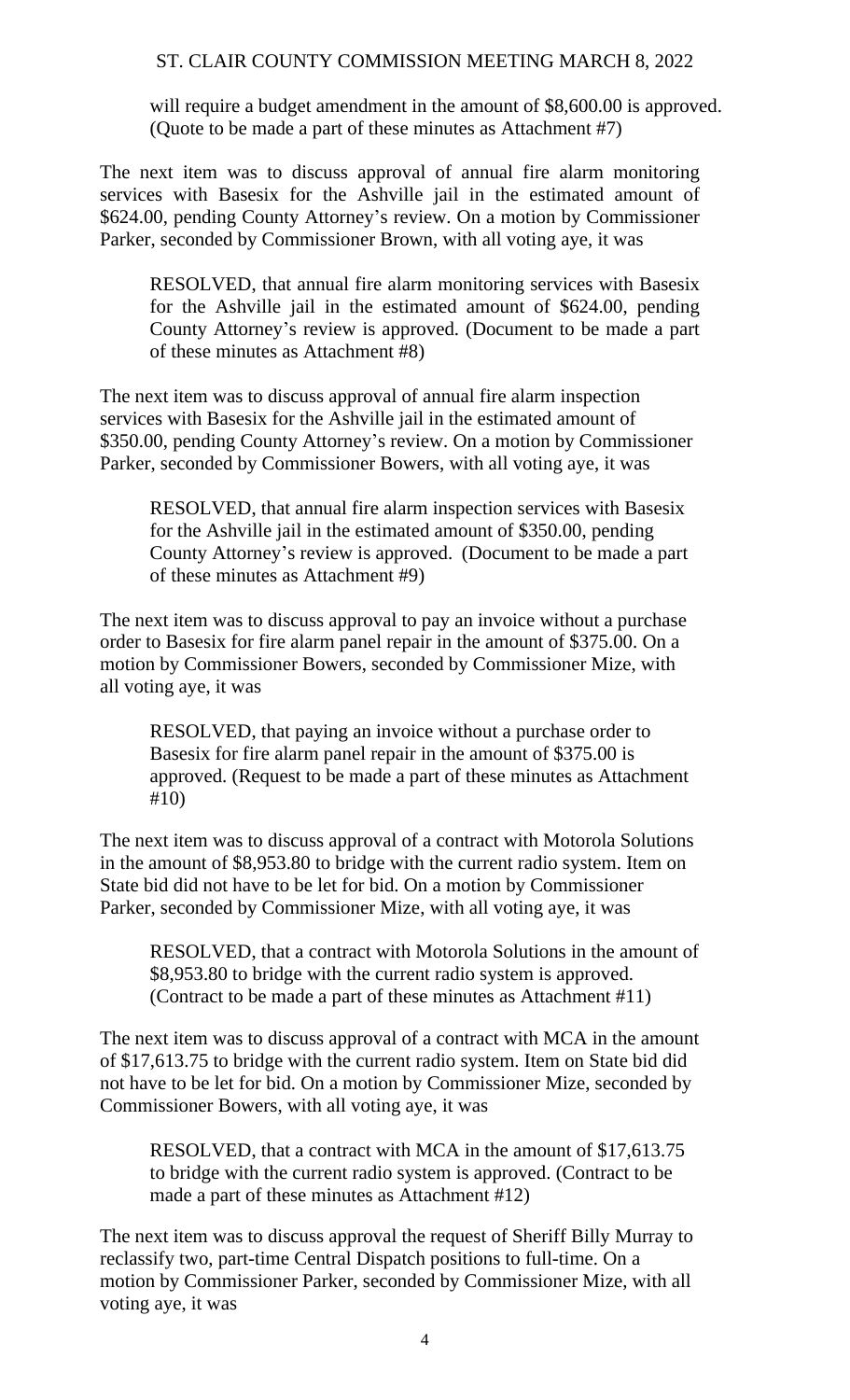RESOLVED, that the request of Sheriff Billy Murray to reclassify two, part-time Central Dispatch positions to full-time is approved.

The next item was to discuss approval the request of Sheriff Billy Murray to reclassify two, part-time Central Dispatch positions to full-time. On a motion by Commissioner Bowers, seconded by Commissioner Mize, with all voting aye, it was

RESOLVED, that the request of Sheriff Billy Murray to reclassify two, part-time Central Dispatch positions to full-time is approved.

The next item was to discuss adopting a new pay scale due to \$1.00 per hour cost of living adjustment. Chairman Manning turned the meeting over to relinquish the presiding of the meeting to Chairman Pro-tem, Jeff Brown, Chairman Manning made a motion, Chair pro-tem asked for a second, and the motion died due to a lack of a second.

RESOLVED, that a new pay scale due to \$1.00 per hour cost of living adjustment. Chairman Manning turned the meeting over to relinquish the presiding of the meeting to Chairman Pro-tem, Jeff Brown, Chairman Manning made a motion, Chair pro-tem asked for a second, and the motion died due to a lack of a second.

The next item was to discuss rescheduling the Tuesday, May 10, 2022 Commission meeting to Thursday, May 5, 2022, following the work session at 9am, due to the ACEA & ACAA Conferences the week of May 8, 2022. On a motion by Commissioner Parker, seconded by Commissioner Mize, with all voting aye, it was

RESOLVED, that rescheduling the Tuesday, May 10, 2022 Commission meeting to Thursday, May 5, 2022, following the work session at 9am, due to the ACEA & ACAA Conferences the week of May 8, 2022, be approved.

Information item to be recorded in the minutes: FEMA Storm shelter grant (25/75 grant) for the Greensport Community. The County's match will be 25% an estimated amount of \$40,531.75.

# **BOARD APPOINTMENTS**

None

The next item for discussion was to approve payment of the monthly bills. On a motion by Commissioner Mize, seconded by Commissioner Parker, with all voting aye, it was

RESOLVED, that the monthly bills be approved for payment with the exception of those that are questioned by the Commission before the close of business today.

There being no further business, the meeting adjourned, subject to call, at approximately 9:23 a.m. On a motion by Commissioner Parker, seconded by Commissioner Mize, with all voting aye.